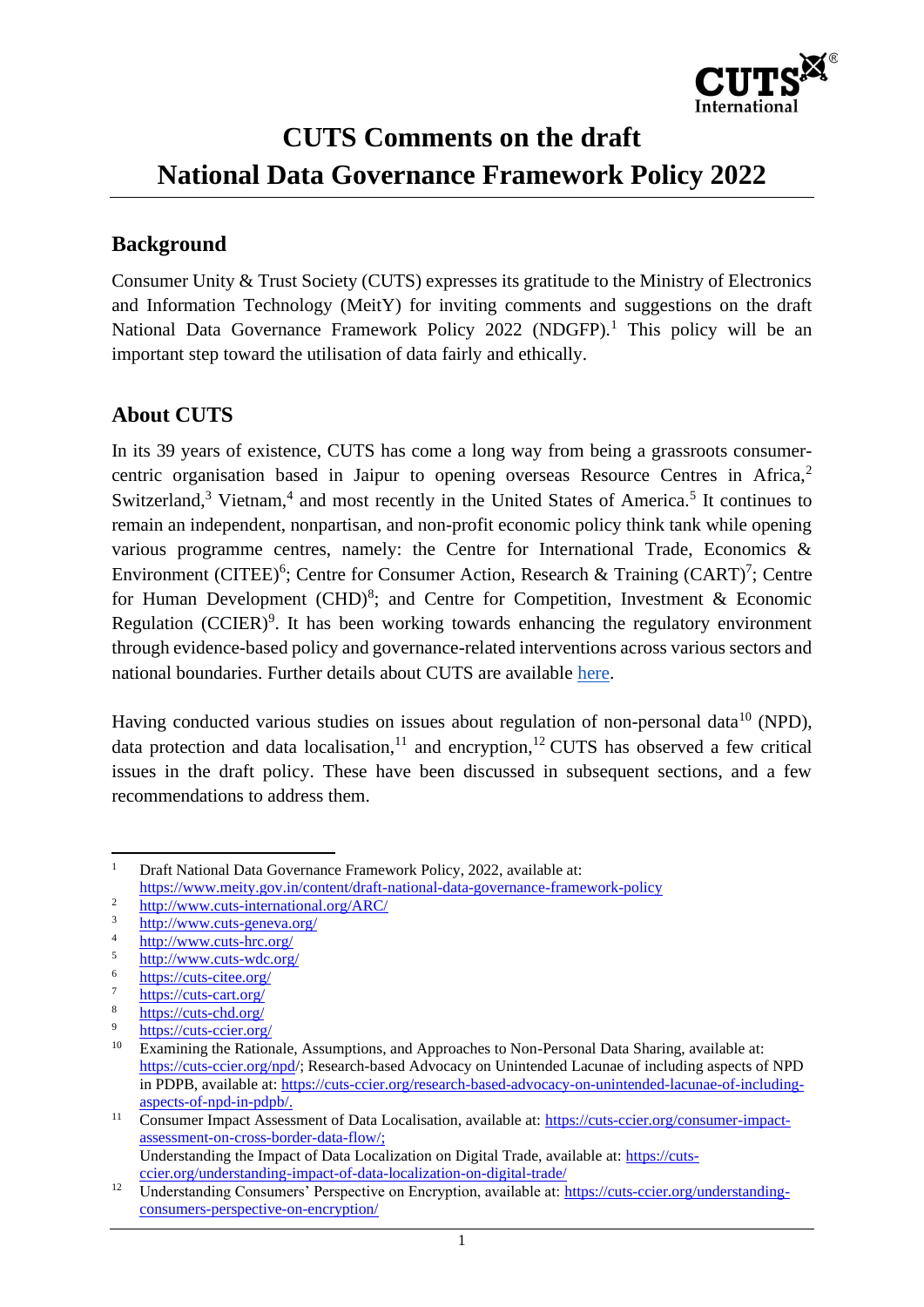## **CUTS Comments**

#### **1. Broad Objectives of the Policy**

The policy's stated objectives include accelerating digital governance, boosting the digital economy, standardising data collection, management and security standards, and setting common standards for public digital platforms, amongst others. The policy states that this will help adopt a whole-of-government approach to enable better governance. This policy states that this shall be done while ensuring privacy, safety, and trust.

However, the draft policy seems to be long on ideas but short on details as it fails to highlight the *manner* in which it will achieve the intended goals without compromising on issues such as data protection, intellectual property, and data monopoly, among others. It also does not mention *how* it will ensure privacy, safety, and trust. The management of this seems to have been left for India Data Management Office (IDMO) to act upon, as the draft policy empowers it to prescribe future guidelines. Along with an excessive delegation of powers to the executive without appropriate statutory backing, these lacunas may lead to a *functional creep* where the IDMO may perform roles not which might exceed their role as outlined in the policy.

*Recommendation: The policy should clearly outline the manner in which IDMO will achieve its intended goals and state the principles which should be followed by the IDMO while performing its duties.* 

## **2. Community Rights and Risk of Identification**

It should be noted that the present-day anonymisation techniques are not perfect. The same has been previously highlighted in the *Report by the Committee of Experts on Non-Personal Data Governance Framework,* which is yet to be adopted.<sup>13</sup> Moreover, if multiple non-personal datasets are combined, it may also lead to the profiling of a group of people, which may impact group privacy.<sup>14</sup> For non-personal governance, there are multiple policy drafts, including *Non-Personal Data Governance Framework*  and *Data Accessibility and Use Policy, 2022* in circulation without final enactment, leading to an uncertain regulatory environment around it.

NDGFP states that it will ensure privacy; it remains silent on *how* it will do so except by stating that standards and rules will ensure data security and informational privacy (4.1). Regarding sharing non-personal datasets, the policy further states in provision 6.8, "the IDMO shall notify protocols for sharing of non-personal datasets while

<sup>&</sup>lt;sup>13</sup> Report by the Committee of Experts on Non-Personal Data Governance Framework, available at: [https://ourgovdotin.files.wordpress.com/2020/07/kris-gopalakrishnan-committee-report-on-non-personal](https://ourgovdotin.files.wordpress.com/2020/07/kris-gopalakrishnan-committee-report-on-non-personal-data-governance-framework.pdf)[data-governance-framework.pdf](https://ourgovdotin.files.wordpress.com/2020/07/kris-gopalakrishnan-committee-report-on-non-personal-data-governance-framework.pdf)

<sup>14</sup> Linnet Taylor, Luciano Floridi, Bart van der SlootGroup Privacy New Challenges of Data Technologies, available at: [https://link.springer.com/book/10.1007/978-3-319-46608-8;](https://link.springer.com/book/10.1007/978-3-319-46608-8) Divij Joshi, Centre for Law and Policy Research, available at: [https://clpr.org.in/blog/non-personal-data-regulation-interrogating-group](https://clpr.org.in/blog/non-personal-data-regulation-interrogating-group-privacy/)[privacy/](https://clpr.org.in/blog/non-personal-data-regulation-interrogating-group-privacy/)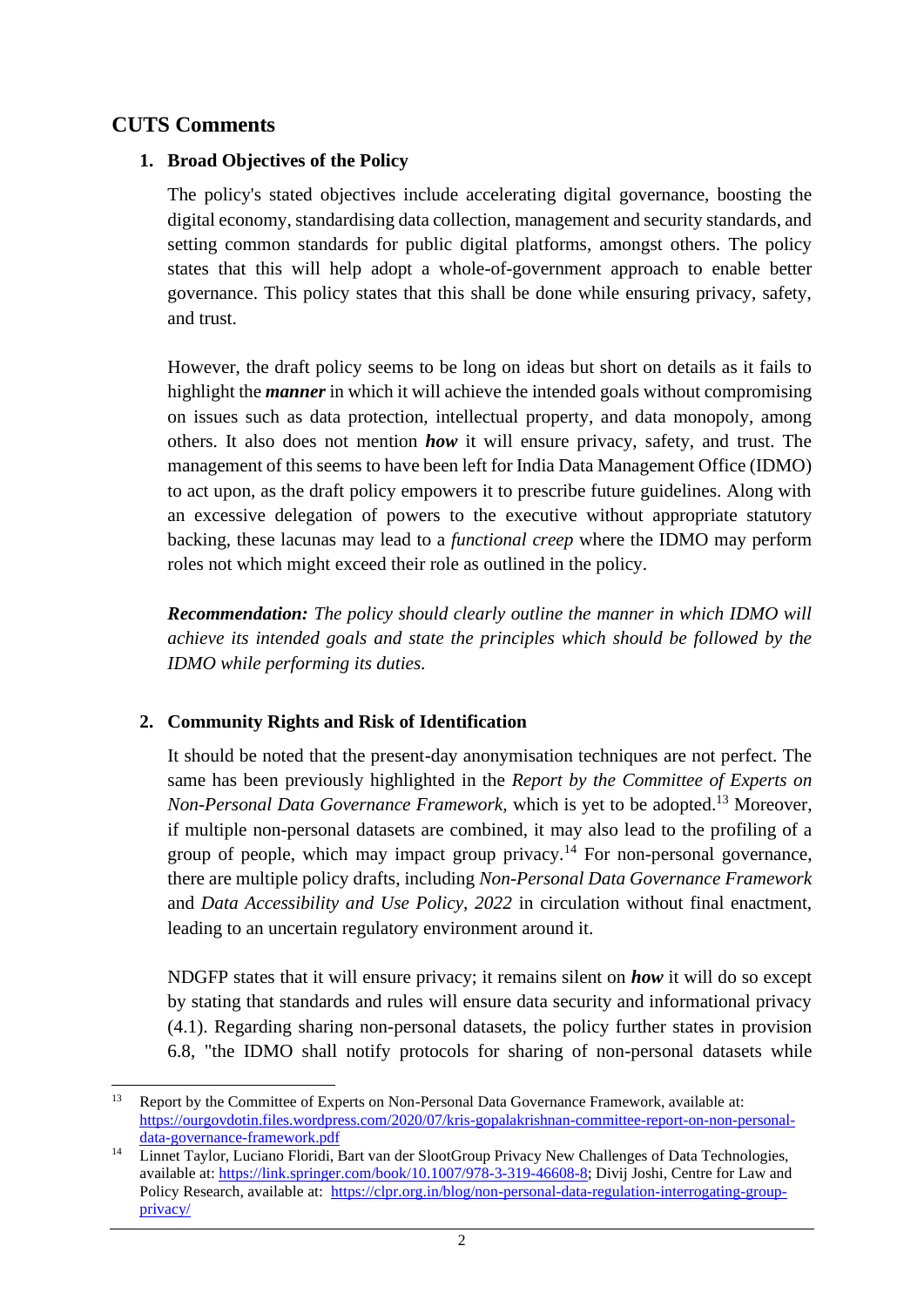ensuring privacy, security, and trust." In provision 5 7, the policy states that "the IDMO shall be staffed at DIC by a dedicated government data management and analytics unit." Since IDMO will be constituted under MeitY, this provision might provide unfettered access to non-personal data to the governmental agencies. This further aggravates the privacy issue in the country's absence of data protection mandates and surveillance frameworks.

The policy states that IDMO may ensure that data usage rights along with permissioned purposes to be with the data principal. Such discretionary and conditional authority to data principals appears to be in conflict with the rights provided to data principals under the proposed Data Protection Bill, 2021. Data principals should be the pivot of the data governance framework, and making their rights subject to permissions by the executive, may also go against the principle of empowering citizens through a responsible data governance framework.

There are several risks without defining comprehensive data protection measures that IDMO will have to take. For instance, such data could be used for profiling and identification for market surveillance purposes, among others. Further, provision 5.2, which talks about the consultation process, has left out consumer representatives/organisations, which needs to be incorporated as the ultimate aim of the policy is to protect consumers' interests.

*Recommendation: The policy should clearly define adequate measures which the IDMO will have to take for data protection and to ensure privacy, including group privacy. Furthermore, to avoid the creation of a parallel framework, the policy should be harmonised with the proposed Data Protection Bill, 2021, which is yet to be mandated with appropriate application to government data.* 

*The rights of data principal should be a point of convergence between the data governance and data protection frameworks. In this regard, policy should ensure that the rights of a data principal, though subject to reasonable restrictions, are not subject to executive actions. Further, consumer organisations should be included in the consultation process for protecting community data rights.*

## **3. Harmonisation of Different Non-Personal Datasets**

Provision 5.2 states, *"IDMO shall formulate all data/datasets/metadata rules, standards, and guidelines in consultation with Ministries, State Governments, and industry.*" However, seamlessly harmonising, standardising, and integrating nonpersonal data would not be easy as different ministries and departments have their own set of priorities, and the framework has neither laid down the principles nor the process.

Seamless integration of non-personal data seems particularly complex when provision 6.1 states that ministries/ departments will define their own data storage and retention framework. This might conflict with the scope of IDMO, which will be responsible for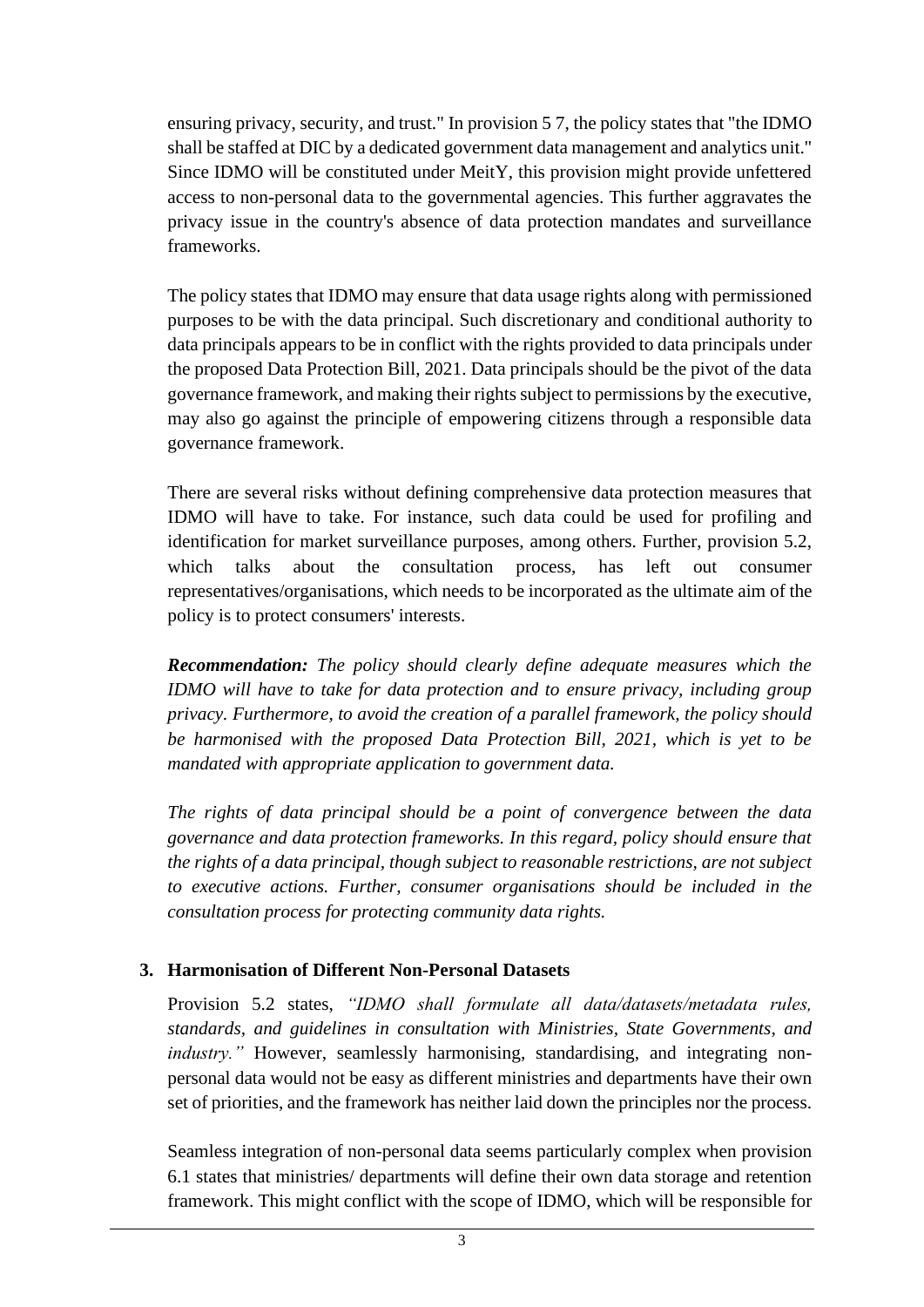formulating rules, standards and guidelines; if not, the policy document should clearly outline it. Along with IDMO, Chief Data Officers (CDOs) will be the powerful actors in this framework. CDOs will head the Data Management Units (DMUs) that will be created in different ministries/departments and work closely with IDMO.

Further, the policy states that it will accelerate the inclusion of non-personal datasets with ministries and private companies in the India datasets programme. The scope and nature of such datasets could be vastly different. The Committee of Experts on Non-Personal Data Governance Framework (Second Report) segregated the non-personal data collected by public and private entities into four types, based on data collection mechanisms and subject of data (see pages 8 and 9).<sup>15</sup> Different NPDs, such as health and financial data, can have different sensitivities. Thus a 'one size fits all' treatment of different data sets, with the objective of integrating them in a consolidated datasets program, may result in unintended consequences of digital nagriks.

*Recommendation: The policy should lay down guiding principles for harmonising different non-personal data sets by considering their specificities and context.* 

#### **4. Interaction with other Similar Initiatives**

With the India Datasets Programme, the government aims to form a single platform for accessing all government data. The platform will potentially consolidate non-personal data held with the government at the Centre and state levels. In this regard, the IDMO will also issue guidelines for government ministries and departments to share "searchable data inventories, with clear metadata and data dictionaries for governmentto-government access."<sup>16</sup> The initiative can eventually create a non-monopolistic data marketplace where researchers and start-ups can gain access to useful data and utilise it for economic gains.

However, it should be noted that the government already has many similar initiatives. The National Informatics Centre (NIC) under MeitY already maintains the Open Government Data (OGP) Portal.<sup>17</sup> The Portal already mentions Chief Data Officers.<sup>18</sup> Further, NITI Aayog's National Data and Analytics Platform (NDAP)<sup>19</sup> also provides a portal to access such data. It is unclear whether these initiatives have been considered while drafting the policy. The policy does not mention these initiatives or the interaction of IDMO with these initiatives.

Further, though the policy mentions that state governments will be encouraged to adopt provisions of the policy, rules, and standards, states may already have similar

<sup>&</sup>lt;sup>15</sup> Report by the Committee of Experts on Non-Personal Data Governance Framework, available at: [https://static.mygov.in/rest/s3fs-public/mygov\\_160922880751553221.pdf](https://static.mygov.in/rest/s3fs-public/mygov_160922880751553221.pdf)

<sup>16</sup> Monisha Purwar, Live Law, May 29, 2022, available at: [https://www.livelaw.in/news-updates/revised-draft](https://www.livelaw.in/news-updates/revised-draft-national-data-governance-framework-policy-meity-200382)[national-data-governance-framework-policy-meity-200382](https://www.livelaw.in/news-updates/revised-draft-national-data-governance-framework-policy-meity-200382)

<sup>17</sup> Open Government Data Platform, available at:<https://data.gov.in/>

<sup>18</sup> Chief Data Officers, Open Government Data Platform, available at:<https://data.gov.in/cdo>

<sup>19</sup> NITI Aayog National Data and Analytics Platform (NDAP), available at:<https://ndap.niti.gov.in/>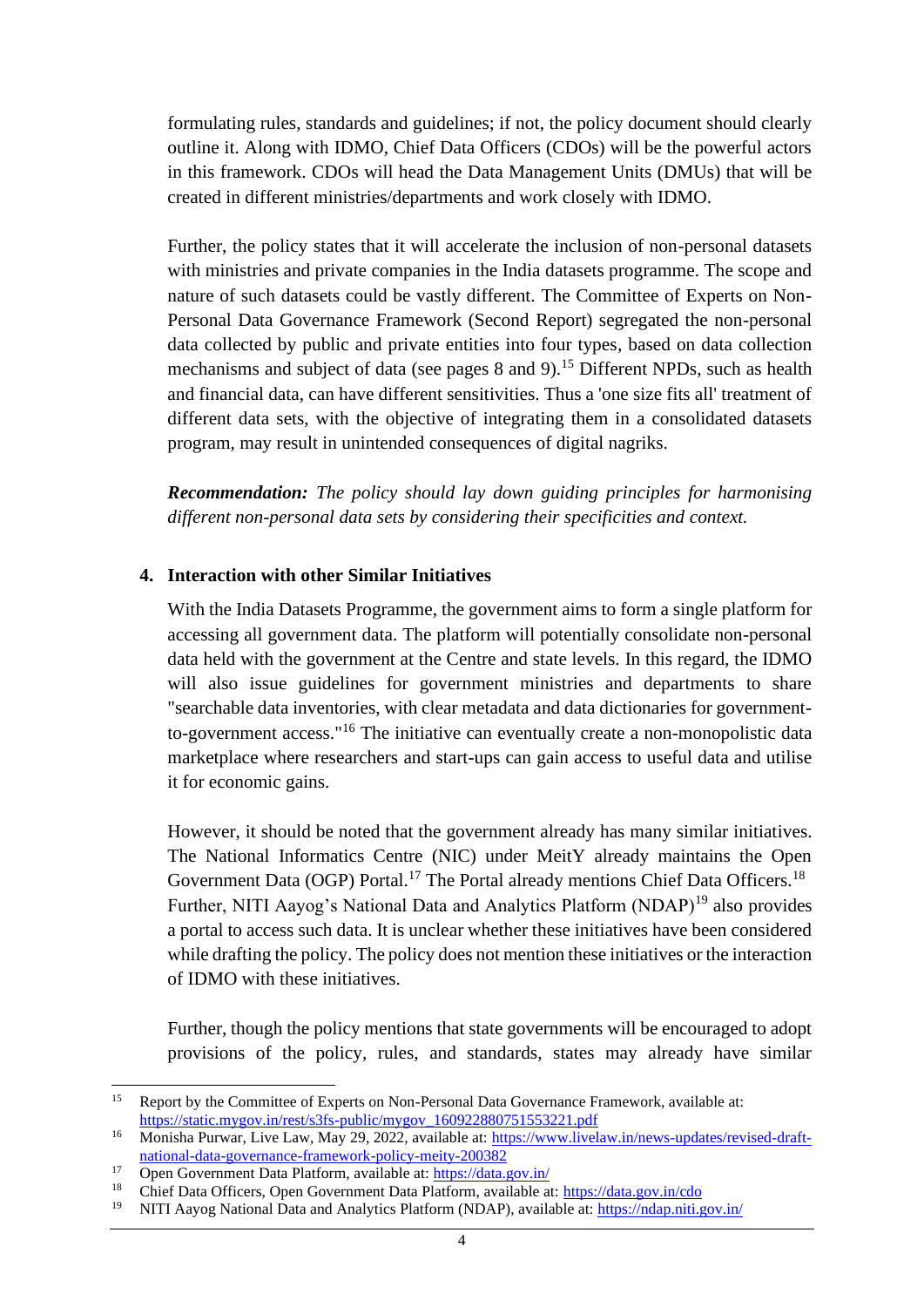initiatives, which may create inconsistencies and overlap. For instance, Rajasthan maintains a portal called the *Jan Soochna portal<sup>20</sup>* and Karnataka has the *Mahiti Kanaja portal*. <sup>21</sup> There is no clarity on how such portals will be integrated into the India Datasets Program framework.

Furthermore, it should also be noted that the Preamble mentions that data is currently managed, stored, and accessed in differing and inconsistent ways across different government entities. While the policy suggests measures in which data collection practices will be streamlined, it does not suggest ways to correct this problem in existing datasets.

*Recommendation: Duplicity of efforts should be avoided. In this regard, the policy should mention whether such previous initiatives will be continued or discontinued. If these Central Government initiatives continue, the policy should state the rationale for the manner in which they will be integrated without friction. Further, how such initiatives by state governments will be incorporated needs to be highlighted within the policy so that it provides some clarity to them. This will be, in extension, the realisation of the whole-of-government approach.*

#### **5. Data as Public Resource and Discretionary Power of IDMO**

As the data being brought under the ambit of the policy is collected and maintained by state agencies using taxpayers' money, it must be noted that such data should be categorised as a public resource with adequate protection against breach and misuse. There should be equitable access to this data for everyone. However, the draft policy provides discretionary powers to IDMO to judge the genuineness and validity of data usage requests for datasets other than those already made available on the Open Data portal.

The draft policy seems to heavily rely on ethical data exchanges with no conflict of interest. However, this hope may fall short as IDMO has been given discretionary power, which might obfuscate transparency in the process. For instance, provision 6.9 states, "the IDMO will retain the rights to decide whether requesting entities may be allowed access to full databases/ datasets or combinations thereof, for their use cases."

The draft policy envisions the creation of datasets that will be accessible to researchers and start-ups in India. However, the decision regarding the genuineness and validity of data usage requests will be made by IDMO. Theoretically, this is being done to provide a level playing field and advantages to international digital platforms to the domestic players in the digital ecosystem and foster confidence among stakeholders.

<sup>&</sup>lt;sup>20</sup> Jan Soochna Portal, available at:  $\frac{https://jansoochna.rajasthan.gov.in/}{\text{Mabiti Kanaja Portal available at: https://mabitikania.krantaka.$ 

<sup>21</sup> Mahiti Kanaja Portal, available at:<https://mahitikanaja.karnataka.gov.in/>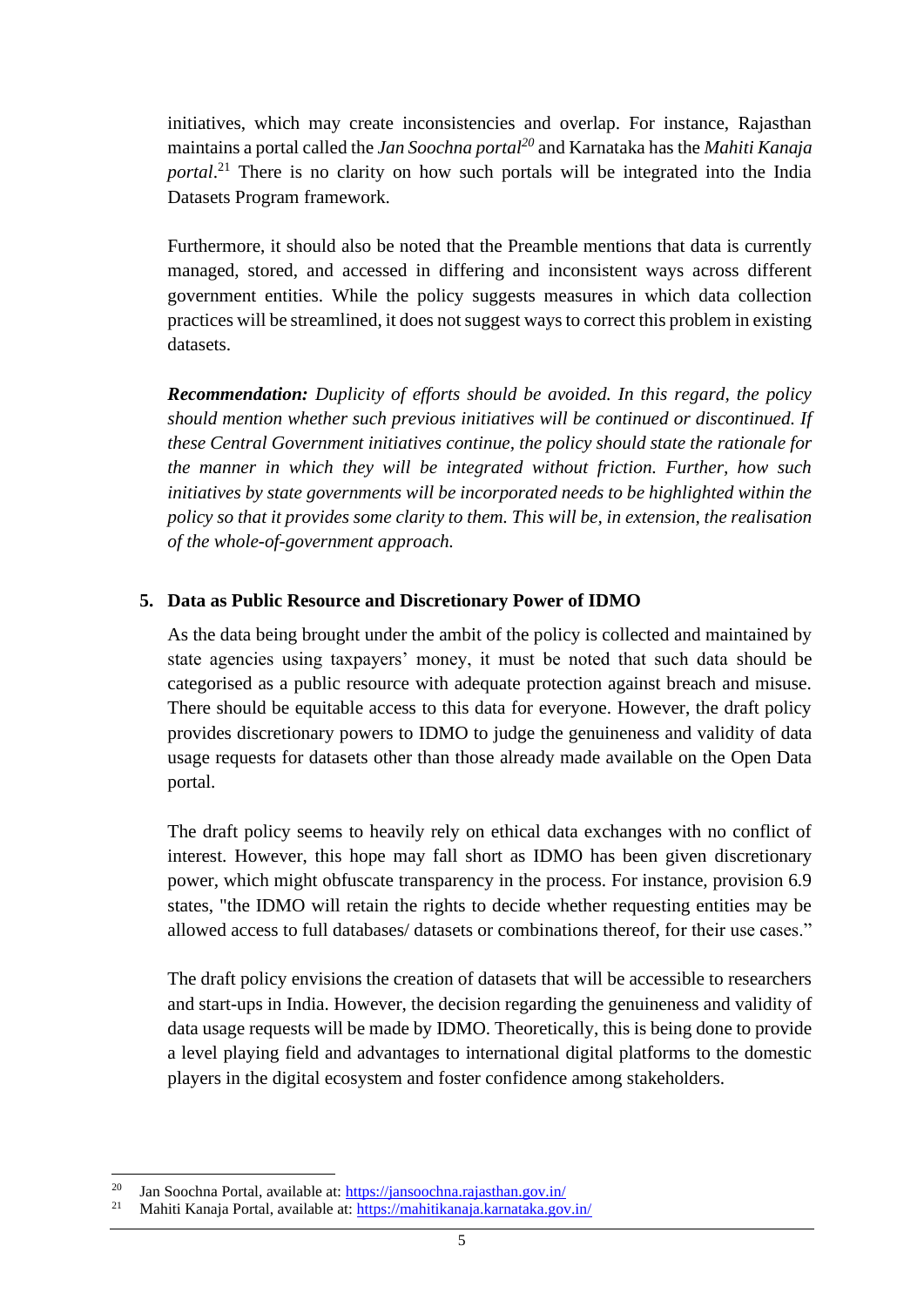However, it does not provide any principles based on which such requests will be processed and/or decisions will be made. The regulator can explore practices similar to General Data Protection Regulation (GDPR) principles of Right to Access. Though it is relevant for personal data more than NPD, it can be adopted for NPD as a good practice.<sup>22</sup> It also does not prescribe any operational, transparency, or accountability standards to be followed by the IDMO. This will obfuscate transparency around the operationalisation of IDMO, including providing reasons for accepting or rejecting requests, which subsequently might negatively impact the confidence of stakeholders.

*Recommendation: The draft policy should lay down the principles based on which the IDMO can decide to share non-personal data with transparency and accountability to protect the stakeholders' interests. To foster transparency and confidence, IDMO should periodically publish reports regarding requests received and processed and broad reasons for the same. Additionally, it should provide the opportunity for hearing to parties, and there should be a grievance redress mechanism for parties aggrieved by IDMOs decisions.*

#### **6. Independence and Composition of the IDMO**

Given the vast responsibilities to the IDMO, it must be able to function independently, without any pressure from any external agency, including the government and private bodies. Moreover, as IDMO is expected to interact with the larger public for data sharing, government discretion may restrict its independent functionality. The draft policy states that the IDMO will be staffed within the government, and a "dedicated government data management and analytics unit" will staff IDMO.

Without any legislative backing, it would be difficult for IDMO to function independently. In this regard, the constitution of a governance board of the IDMO must be fair and transparent so that it can act independently. It should also be financially independent by setting up a consolidated funds account at the government exchequer office. In addition, the governance board may be represented by relevant stakeholders left out in the draft policy, such as consumer organisations, researchers, and start-ups. This will be necessary to protect the interests of stakeholders operating within the digital ecosystem.

*Recommendation: The IDMO should be empowered as an independent body. For this purpose, the parliament must enact a law with appropriate safeguarding principles of accountability and transparency so that IDMO can have functional and financial independence. The appointment of the governance board of IDMO should be made fair and transparent, and guidelines should be laid down within the policy for this purpose. Regarding this, the IDMO should be governed by technical experts in the area, with* 

<sup>&</sup>lt;sup>22</sup> Article 12, Right of Access - General Data Protection Regulation, available at[: https://gdpr](https://gdpr-info.eu/issues/right-of-access/)[info.eu/issues/right-of-access/](https://gdpr-info.eu/issues/right-of-access/)